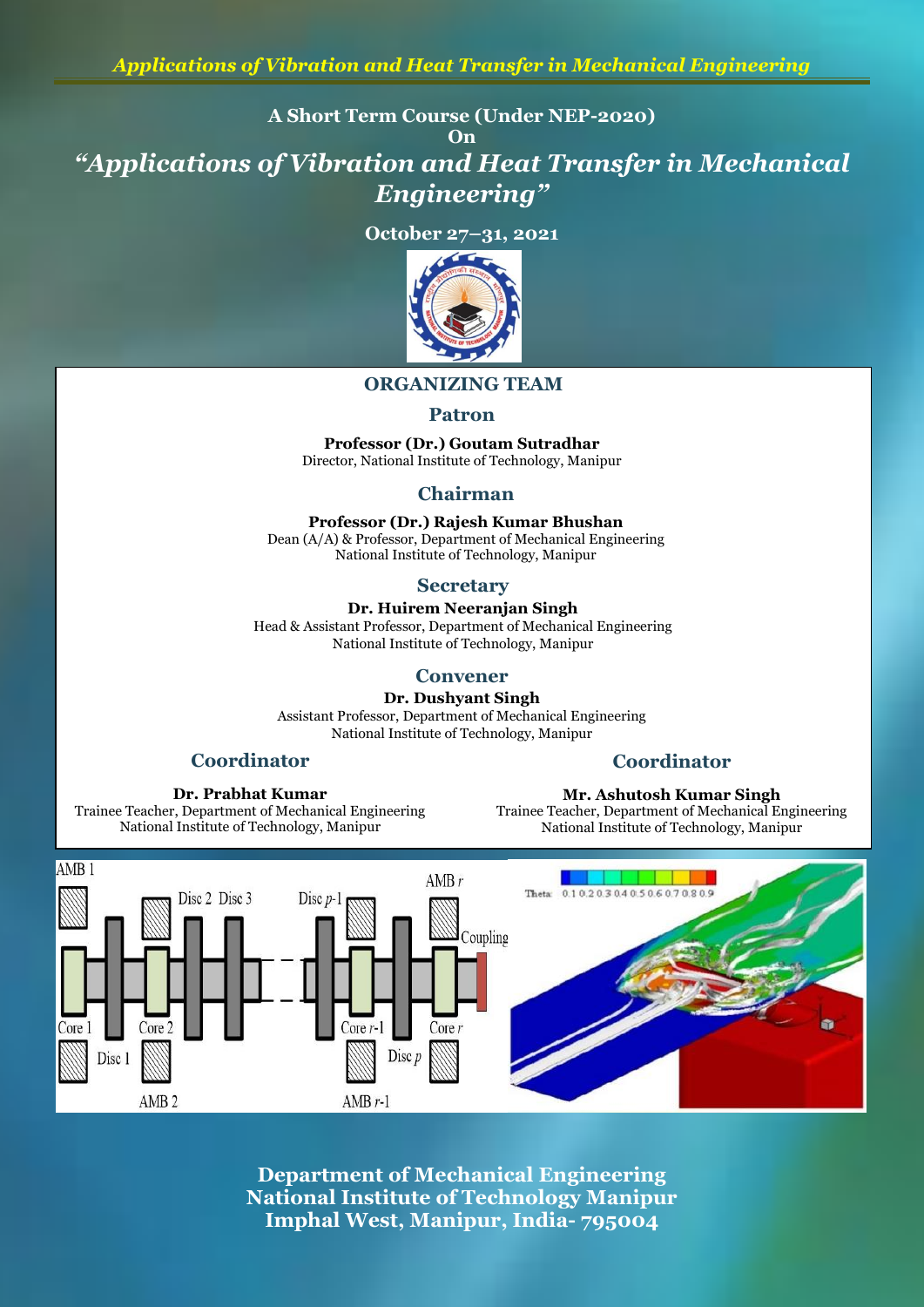#### **ABOUT NIT, MANIPUR**

National Institute of Technology Manipur, a centrally funded institution is set up to impart quality technical education at various levels of higher learning. It is one of the ten new NITs established and developed as "**Institute of National Importance**" by an act of Parliament in 2007. NIT Manipur started its first session with the three branches of Engineering-Electrical & Electronics Engineering, Electronics & Communication Engineering and Computer Science Engineering. The functioning of the institute was started at its temporary campus at Takyelpat, Imphal under the mentorship of NIT Agartala. As one of the National Institutes of Technology (NIT), the Institute has the responsibility of providing high quality education in Engineering, Technology and Sciences to produce competent technical and scientific manpower for the country. The Institute offers B Tech, M Tech, M Sc, and PhD programmers in several disciplines of Engineering, Technology and Sciences.

#### **ABOUT THE COURSE**

Vibration and Heat Transfer concepts provide unique opportunities to study vibration principles, fluid flow, etc. in a way that goes beyond the textbook to provide real-world applications. It imparts procedures to augment to your practical knowledge of machines and plays an important role in many aspects of fundamental research and engineering applications, for example, mechanism of turbulent flow, vibration analysis of beams, optimization of processes, and online control of manufacturing. This course would explore the fundamental vibration principles and laws of heat transfer and to explore the implications of these principles for system behavior; to develop the problem-solving skills essential to good engineering practice of vibration and heat transfer in industrial applications.

#### **Topics to be Covered**

The short-term course aims to include following themes with particular emphasis to Mechanical Engineering, Civil Engineering, Chemical Engineering, Aerospace Engineering, Oceanography, Meteorology, Marine and Naval Engineering:

1. Basics of Machinery Vibration, Application of Vibration: Cymatic, Application of Active Magnetic Bearing for Vibration Control.

- 2. Fundamentals of Thermodynamics and Heat Transfer for Industrial applications.
- 3. Heat Transfer in Casting Process, Vibration Analysis of Composite Materials.
- 4. Fundamentals of Industrial Fluid Flow Problems.
- 5. Solving Vibration Problems using MATLAB.

#### **OBJECTIVES OF THE COURSE**

- 1. The main objective of this workshop is to provide a unique platform to facilitate Class X-XII, UG, PG, PhD students as well as the academicians and professionals and familiarize the fundamentals of Vibration and Heat Transfers for Industrial applications.
- 2. To help you become familiar with Vibration analysis of Composite materials.
- 3. To understand the concept of mathematical modelling in solving mechanical vibration problems.

#### **Who can attend this workshop through Online?**

**Students**: (Class X-XII, UG, PG, PhD)

**Faculty of Engineering/Sciences**: (Any Branch)

**Other Professionals**: Engineers & Scientists from Industry and R&D organizations

**Registration**: Kindly register through this link: https://forms.gle/FBEeJUbL1q1yfjeFA

Registration fee for attending this workshop.

**Participant Fee**: Rs 100/- only.

**All Participants will be provided Certificates.**

#### *Details of the Bank Account:*

**Name:** Director NIT Manipur IRG **Acc. No.** 60330100000143 **Bank and Branch:** Bank of Baroda, NIT Manipur Campus **IFSC code:** BARB0NITMAN

*Number of participants are limited to 200. Shortlisted candidates will be informed through email.*

*For any query, you can contact to the course Coordinators* Dr. Prabhat Kumar/ Mr. Ashutosh Kumar Singh (ME) Email: cfdnitm@gmail.com ; Mb: +91 8340453682, 8789109835 **IMPORTANT DATES** Last Date of Registration October 26, 2021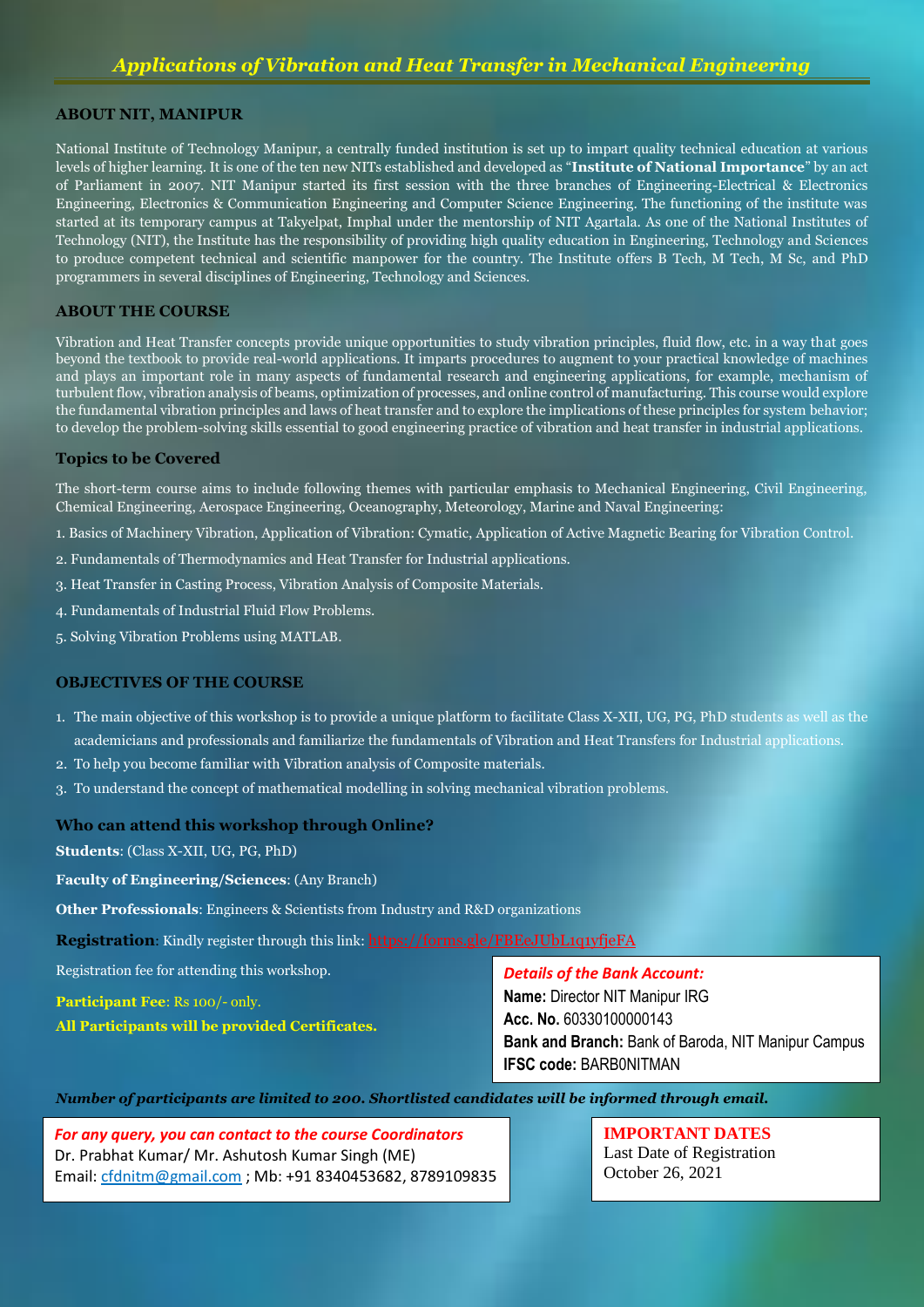# *Resource Persons Biography*

**Prof. (Dr.) Goutam Sutradhar** is presently serving as Director at NIT Manipur. He passed Bachelor in Mechanical Engineering from Jalpaiguri Government Engineering College in 1984 and subsequently he did his Master's Degree in Mechanical Engineering (Specialization in Foundry Technology) from IIT Kharagpur 1986 and PhD in Engineering from Birla Institute of Technology (BIT) Mesra, Ranchi. After Five years of Industrial Experience in Hindustan Motors Limited and Indian Railways he joined as Faculty Member in National Institute of Foundry & Forge Technology, Ranchi in 1991. After that he had served Serampore Textile College and Kalyani Government Engineering College about 10 years and finally he had joined as Professor, Department of Mechanical Engineering of Jadavpur University Kolkata in 2005. He has more than 100 research articles in reputed International Journals and Conference and book chapters. He has supervised more than 20 Doctoral project. He is the member of various professional organizations such as Institution of Engineers, Institute of Indian Foundrymen, etc. He has completed more than 10 sponsored and consultancy projects.





**Prof. (Dr.) Rajesh Kumar Bhushan** is currently serving as Professor and Dean (A/A) in National Institute of Technology Manipur, India. He has published 40 research papers in reputed international journals, 43 research papers in international conferences and national conferences. He has 24 years of experience in teaching, research and administration. He has completed 01 sponsored research project and 02 sponsored research project are under process. He is member of various international technical committee. He is PhD thesis examiner. He is certified energy manager and auditor by bureau of energy efficiency, ministry of power government of India. He is reviewer of 32 reputed international journals. He has guided 03 PhD and 35 M Tech students so far. He has delivered 20 invited lectures at national/ international conference/workshop. His research interests are Design of Bioenabled structures, High Performance Computational Modelling of Engineered Systems, Multi-disciplinary Design Optimization, Cybersecurity in design and manufacturing, Additive manufacturing of complex and composite materials.

**Dr. Dushyant Singh** is currently an Assistant Professor in the Department of Mechanical Engineering at National Institute of Technology Manipur (NIT Manipur). He received his PhD from Indian Institute of Technology Delhi (IIT Delhi) and before joining his NIT Manipur, he was a Post-Doctoral Researcher in joint industrial research work with BHEL industry. His current research is collaborative and directly practical engineering applications in industries. He has 35 research articles in reputed International Journals and Conference and published 2 book chapters. He has supervised more than 02 Doctoral and 10 Masters project. He has research interests in the area of CFD, Experimental and Numerical analysis of Fluid Flow and Heat Transfer Enhancement, Multiphase Flows.

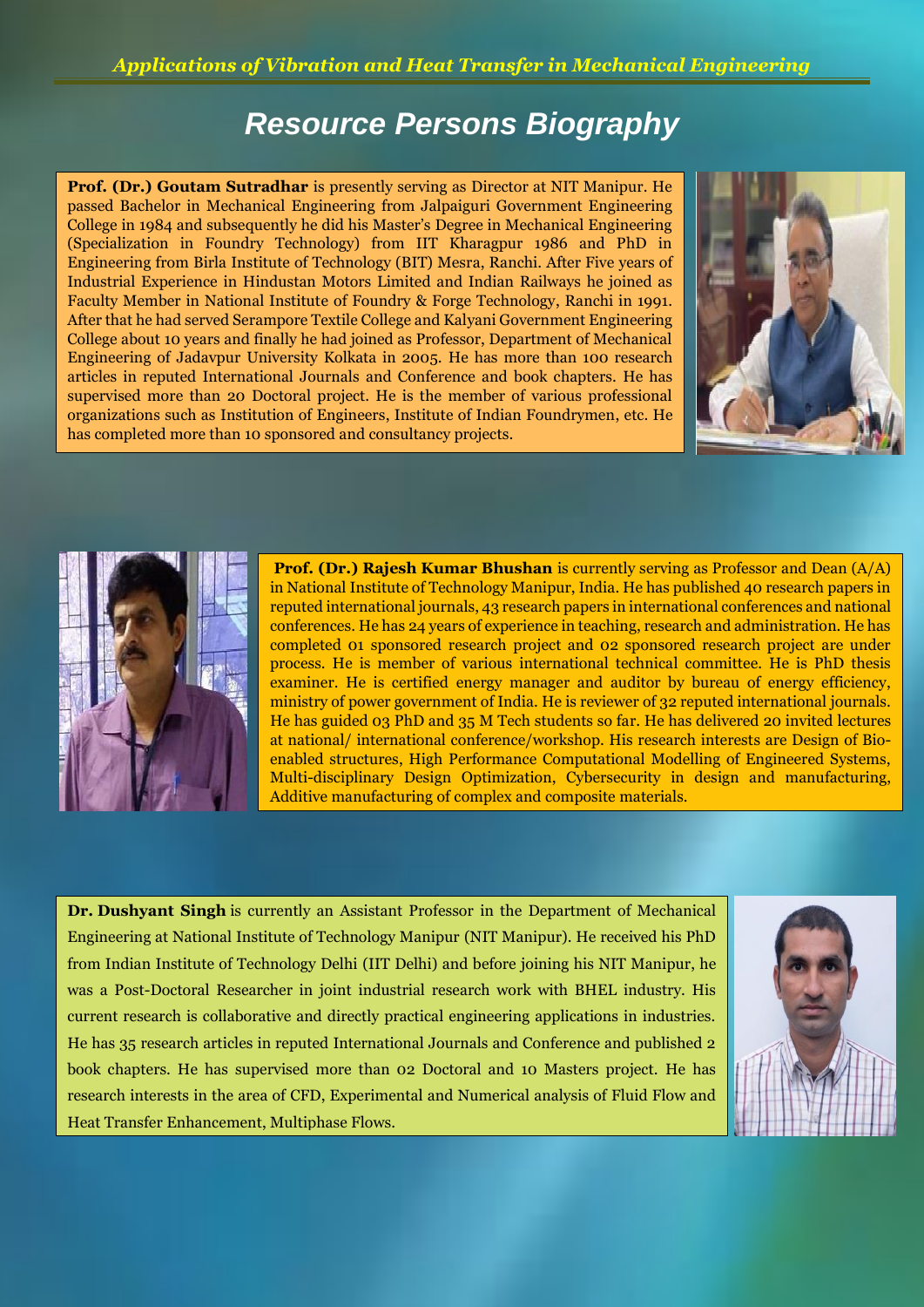## *Applications of Vibration and Heat Transfer in Mechanical Engineering*



**Dr. Saurabh Kango** is presently working as an Assistant Professor in the Department of Mechanical Engineering at National Institute of Technology Jalandhar. He received his Bachelor's degree from HPU Shimla (IEET Baddi) and Master's in Computational Fluid Dynamics & Heat Transfer and PhD degree in the field of Tribology from NIT Hamirpur. He has 18 research articles in reputed International Journals and 19 international conference publications and published 4 book chapters. His current h-index is 07 and Google citations are 327. He has research interests in the area of CFD analysis of different tribological systems by using the concept of micro surface texturing/grooving & non-Newtonian rheologies of lubricants, Tribological study of treated surfaces and fabrication of hydrophobic & superhydrophobic surfaces. He is the reviewer of 8 reputed international journals. He is supervising 02 PhD and guided 3 M Tech students so far. He is a member of various international technical committees. He has taken various administration responsibilities at NIT Jalandhar.

**Dr. Saurav Suman** is recently working as a Trainee Teacher in the Department of Mechanical Engineering, National Institute of Technology Mizoram, India. He received his Master's degree in 2016 and PhD in September, 2021 from IIT Guwahati. He has research interests in the area of Design and Manufacturing. He has more than 18 reputed SCI and Scopus journal/conference/book chapter publications. He has also filed 2 Patents. He has guided more than 16 number of B. Tech. students so far and supervising 2 M. Tech. student. He has been Lab-In charge of Strength of Material, Dynamics of Machine and Manufacturing labs and administrative responsibilities such as Faculty In charge of Sports and Warden at NIT Mizoram.





.<br>r

**Dr. Prabhat Kumar** is recently working as a Trainee Teacher in the Department of Mechanical Engineering, National Institute of Technology Manipur, India. He received his Bachelor's degree in Mechanical Engineering from NIT Jamshedpur and selected by MHRD, NIT-IIT Trainee Teacher Scheme in 2014. Subsequently, he did Master's degree in 2016 and PhD in June, 2021 from IIT Guwahati. He has more than 13 reputed SCI and Scopus journal/conference/book chapter publications. He has research interests in the area of Vibration, Rotor Dynamics, Faults identification and Applications of Active Magnetic Bearings in Rotor System. He has guided more than 15 number of B. Tech. students so far and supervising 1 M. Tech. student. He has been B. Tech project coordinator and Lab In charge of various labs. He has also served as Assistant Warden at NIT Manipur.

**Mr. Ashutosh Kumar Singh** is currently working as a Trainee Teacher in the Department of Mechanical Engineering, National Institute of Technology Manipur, India. He received his Bachelor's degree in Mechanical Engineering with Gold Medal from GZS PTU Campus Bathinda Punjab and selected by MHRD, NIT-IIT Trainee Teacher Scheme in 2016. Subsequently, he did Master's degree from IIT Guwahati in 2018 and presently pursuing PhD from IIT Guwahati. He has more than 5 reputed journal/conference/book chapter publications. He has research interests in the area of CFD, Experimental and Numerical study of Film Cooling and Turbulent Flows. He has guided more than 3 number of B. Tech. students so far and 6 M. Tech. students. He has been M. Tech project coordinator and Lab In charge of various labs.